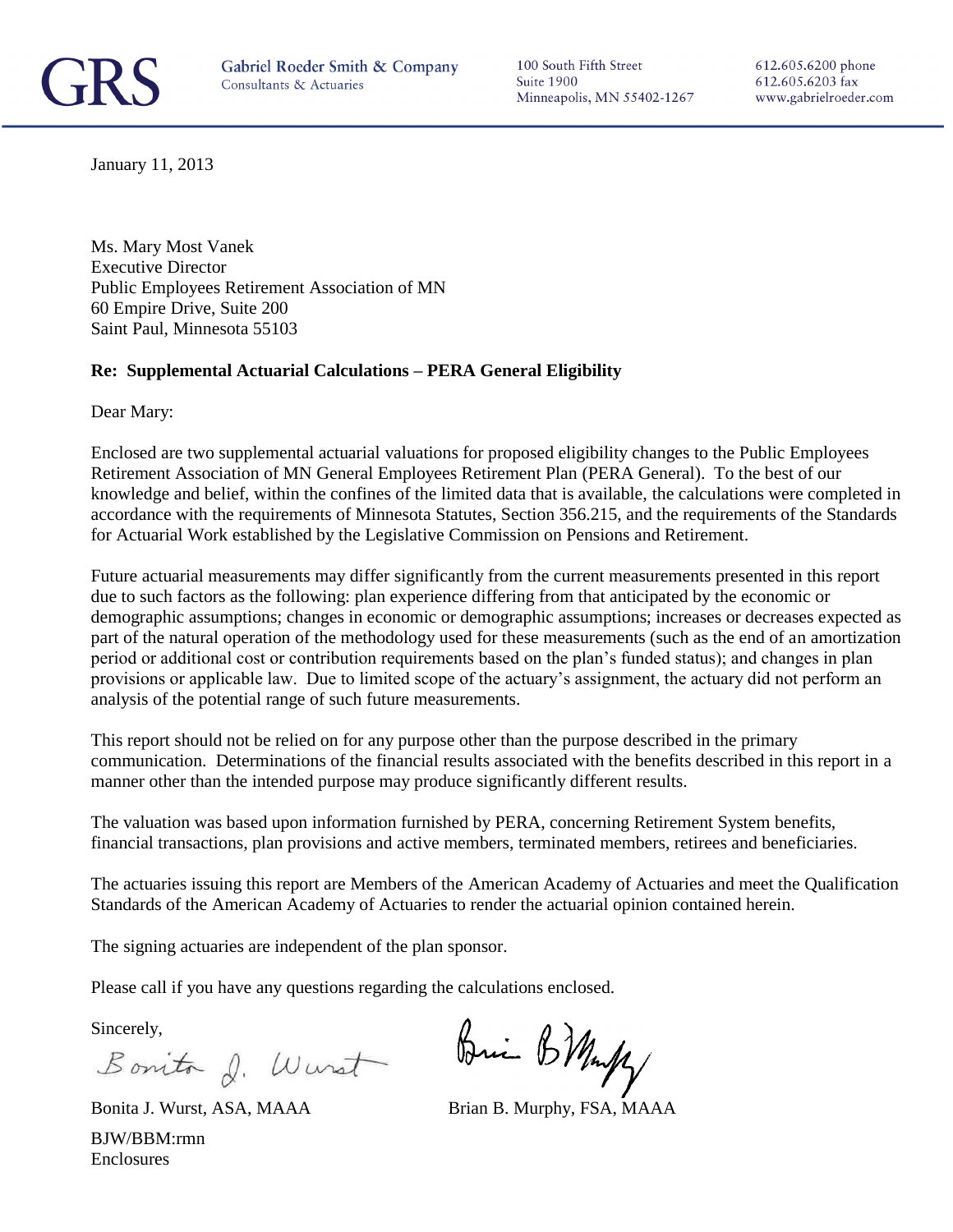# **MINNESOTA GENERAL EMPLOYEES RETIREMENT PLAN EXECUTIVE SUMMARY**

| <b>Requested By:</b> | Ms. Mary Most Vanek, Executive Director                                                       |  |  |  |
|----------------------|-----------------------------------------------------------------------------------------------|--|--|--|
| Date:                | January 11, 2013                                                                              |  |  |  |
| <b>Submitted By:</b> | Bonita J. Wurst, ASA, MAAA and Brian B. Murphy, FSA, MAAA<br>Gabriel, Roeder, Smith & Company |  |  |  |

This report contains an actuarial valuation of proposed changes in membership eligibility for employees of the Minnesota General Employees Retirement Plan. The 2012 Omnibus Retirement Bill included a requirement that PERA "shall: (1) identify the options for revising the membership threshold salary under Minnesota Statutes, section 353.01, subdivisions 2a and 2b, for membership in a retirement plan administered by the association; (2) determine the actuarial impact on the retirement plans administered by the association, the financial impact on participating employers, and the financial impact on prospective public employees of each option; and (3) formulate the recommendations for structuring each identified option."

The two alternative membership eligibility options for which we have completed actuarial analysis were identified by PERA, and are described below.

- Study 1: Eligibility threshold is increased from \$425 to \$773 in any month.
- Study 2: Eligibility threshold is changed from \$425 in any month to 780 hours in any year (525 hours if employed by a school)

Please see complete descriptions within this report.

Please note that determining the financial impact of each option on participating employers and on prospective public employees was out of scope and was not performed.

**The date of the valuation was June 30, 2012.** This means that the results of the supplemental valuations indicate what the June 30, 2012 valuation would have shown if the proposed benefit changes had been in effect on that date. Supplemental valuations do **not** predict the result of future actuarial valuations. Rather, supplemental valuations give an indication of the probable long-term cost of the **benefit change only** without comment on the complete end result of the future valuations.

It is our understanding that benefits for current inactive or retired members would not be affected by the proposed changes. They were excluded from this study.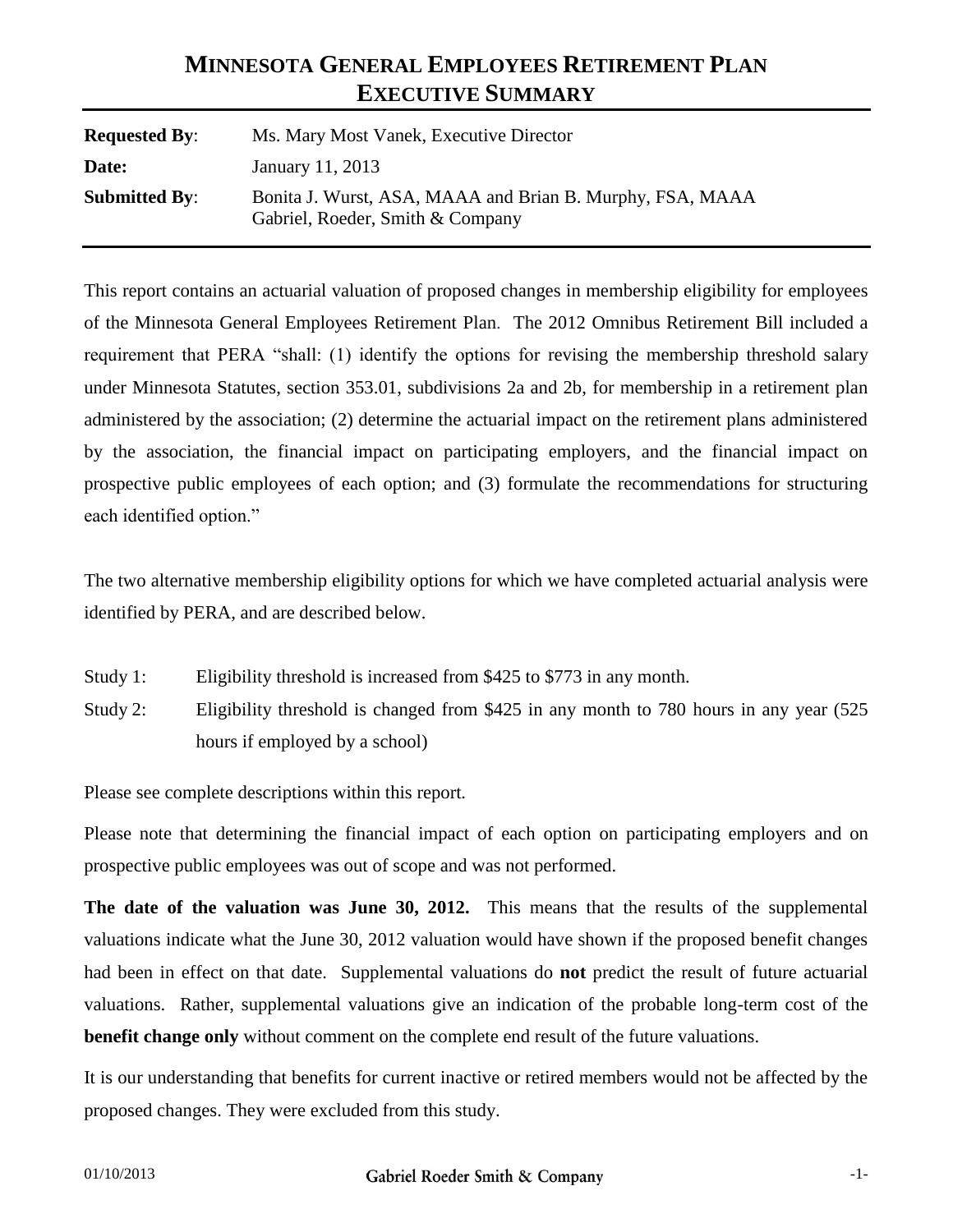#### **MINNESOTA GENERAL EMPLOYEES RETIREMENT PLAN EXECUTIVE SUMMARY (CONCLUSION)**

Unless noted otherwise, actuarial assumptions and methods were consistent with those used in the regular actuarial valuation of the PERA General Plan on the valuation date as prescribed by Minnesota Statutes Section 356.215, the requirements of the Standards for Actuarial Work established by the Legislative Commission on Pensions and Retirement (LCPR) and the Trustees for the June 30, 2012 PERA General Valuation. In particular:

- The assumed rate of interest was 8.0% pre-retirement and 7.0% post-retirement for the period beginning July 1, 2012 and ending June 30, 2017, and 8.5% pre-retirement and 7.5% postretirement thereafter. Where applicable, payment of the 1.0% annual post-retirement benefit increases was accounted for by using a 7.5% post-retirement assumption (7.0% for the years 2012 to 2017), as required by statute.
- Payroll was assumed to increase 3.75% per year.
- The Unfunded Actuarial Accrued Liability was amortized over 19 years.

Please see the *General Employees Retirement Plan Actuarial Valuation Report as of July 1, 2012* dated November 2012 for a detailed description of the actuarial assumptions, methods and plan provisions that are not described in this report.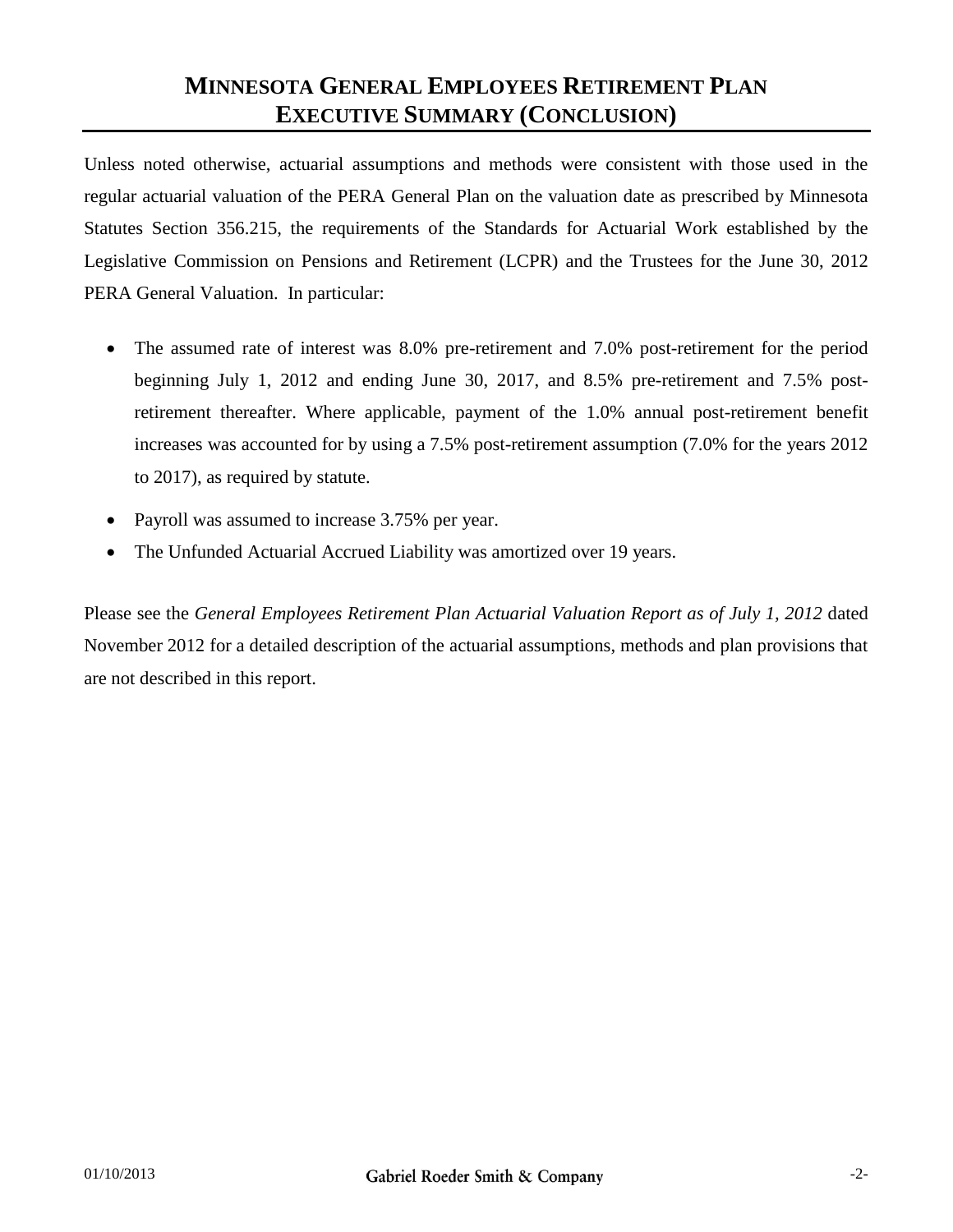### **MINNESOTA GENERAL EMPLOYEES RETIREMENT PLAN CALCULATION AS OF JUNE 30, 2012**

A brief summary of the data, as of June 30, 2012, used in this valuation is presented below.

| <b>Active Members</b> |                        |                         |                | <b>Retired Members</b> | <b>Deferred Vested</b><br><b>Members</b> |               |
|-----------------------|------------------------|-------------------------|----------------|------------------------|------------------------------------------|---------------|
|                       |                        | <b>Average in Years</b> |                | Annual                 |                                          |               |
| Number                | <b>Covered Payroll</b> | Age                     | <b>Service</b> | <b>Number</b>          | <b>Benefits</b>                          | <b>Number</b> |
| 139,330               | \$5,201,524,000        | 47.3                    | 11.1           | 75,535                 | \$1,015,249,000                          | 44,354        |

The enclosed cost studies incorporate the baseline actuarial results shown below. Please see the *General Employees Retirement Plan Actuarial Valuation Report as of July 1, 2012* dated November 2012 for a detailed description of these baseline results.

#### **Actuarial Statement**

The baseline results as of July 1, 2012 are shown below:

|                  |       | <b>Required Contribution (Percent of Pay)</b> |          |              |  |  |  |
|------------------|-------|-----------------------------------------------|----------|--------------|--|--|--|
|                  |       | Normal Cost Supplemental                      | Expenses | <b>Total</b> |  |  |  |
|                  |       |                                               |          |              |  |  |  |
| Baseline results | 6.84% | 7.43%                                         | 0.19%    | 14.46%       |  |  |  |

The July 1, 2012 funding ratio is 73.5%.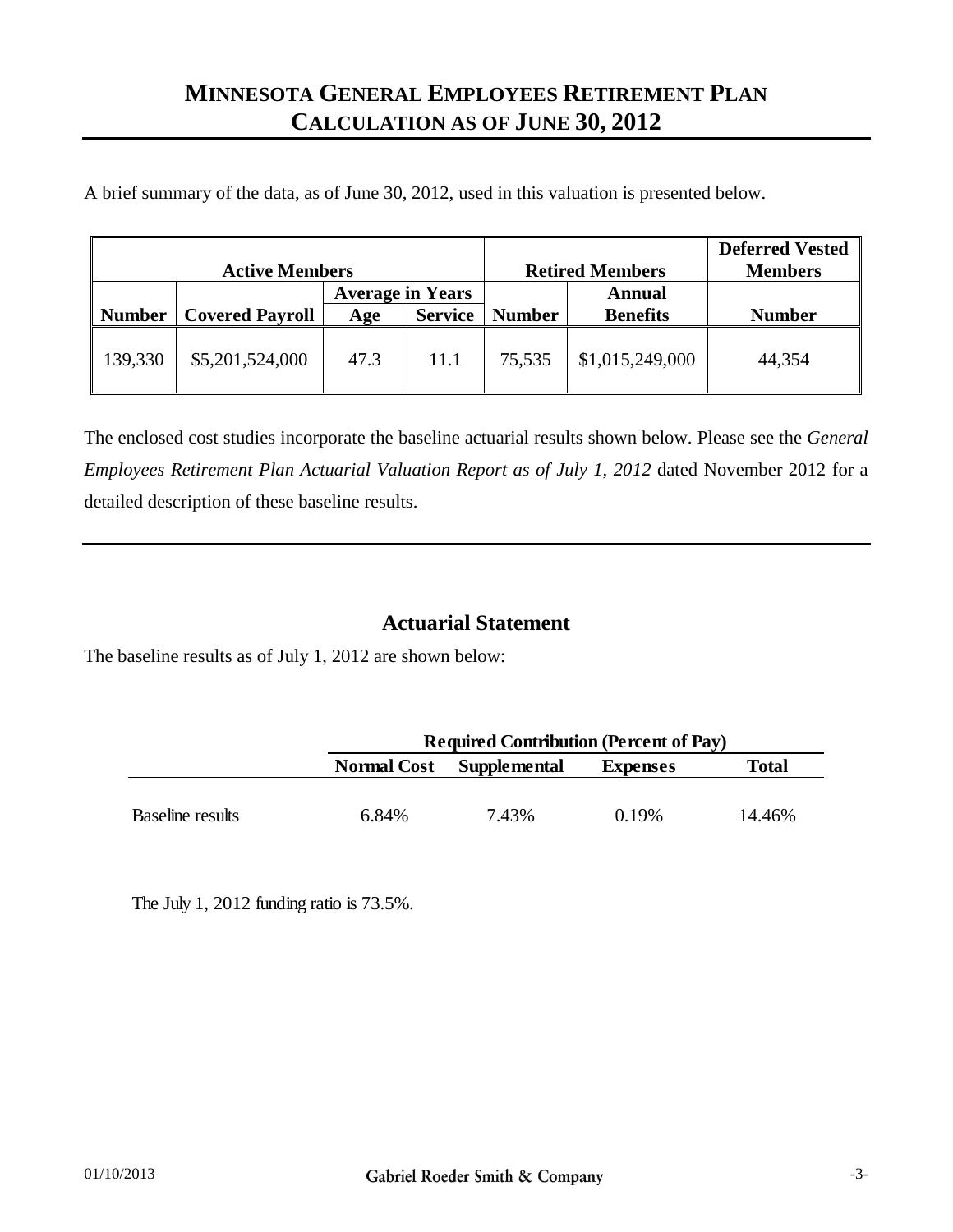# **MINNESOTA GENERAL EMPLOYEES RETIREMENT PLAN STUDY 1– INCREASE EARNINGS THRESHOLD CALCULATION AS OF JUNE 30, 2012**

**PRESENT PROVISIONS:** Employees of participating employers are eligible for participation in the PERA General plan once the employee earns \$425 in any month. Membership continues even if the salary is less than \$425 in a subsequent month.

**PROPOSED PROVISIONS:** The earnings threshold would increase from \$425 in any month to \$773.

PERA provided us with a data file of 16,832 current active members of PERA General who became PERA members in 2002 or later that either:

- Would have entered the Plan at a later date if the \$773 earnings threshold had been in place (since 2002)
- Would not have entered the Plan yet had the \$773 earnings threshold been in place (since 2002)

From the data file of 16,832 employees that PERA provided, we confirmed that all 16,832 were active members in PERA as of July 1, 2012. Of these 16,832 members, 62 were duplicate records and 902 records had no change in service; therefore, 15,868 members are included in the study. Of these 15,868 members, 4,200 members would not have entered the Plan by July 1, 2012 had the increase in earnings threshold been in place. The remaining 11,668 members would have entered the Plan later than they actually did, and would have earned less service on July 1, 2012 had the new earnings threshold been in place.

The participant statistics for this group are shown below:

|                            | <b>Study</b> | Valuation |
|----------------------------|--------------|-----------|
| <b>Active Members</b>      | 135,130      | 139,330   |
| Average age                | 47.4         | 47.3      |
| Average service            | 11.4         | 11.1      |
| Average projected earnings | 38,377       | 37,332    |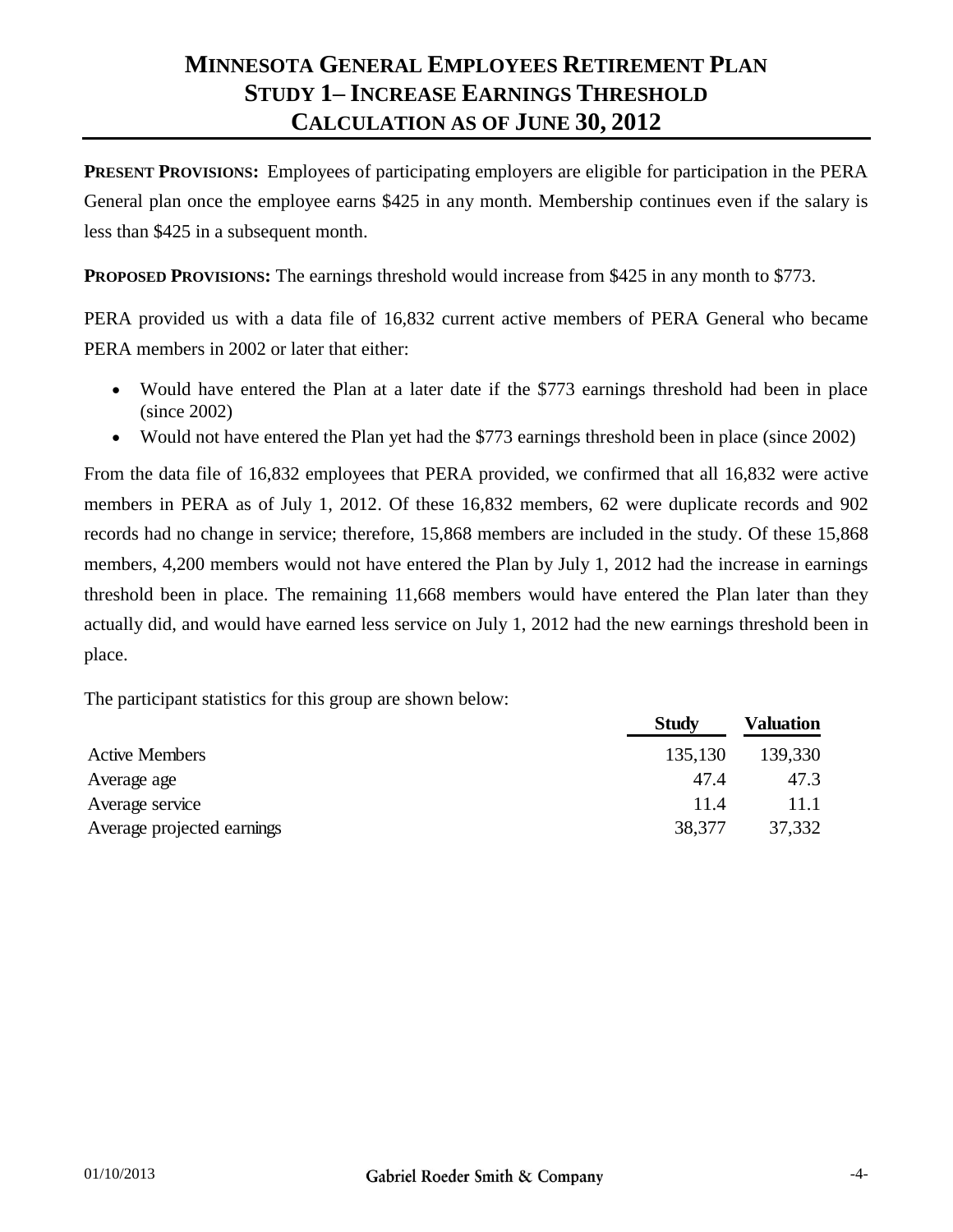### **MINNESOTA GENERAL EMPLOYEES RETIREMENT PLAN STUDY 1– INCREASE EARNINGS THRESHOLD CALCULATION AS OF JUNE 30, 2012**

#### **Actuarial Statement**

The financial effect of the proposal is shown below:

|                                    | <b>Baseline \$425</b> |            |    | Proposed \$773   |                   |          |
|------------------------------------|-----------------------|------------|----|------------------|-------------------|----------|
| Dollars in Thousands               | <b>Threshold</b>      |            |    | <b>Threshold</b> | <b>Difference</b> |          |
| Number of active members           |                       | 139,330    |    | 135,130          |                   | (4,200)  |
| Active actuarial accrued liability | \$                    | 7,813,875  | \$ | 7,797,256        | \$                | (16,619) |
| Total actuarial accrued liability  | $\mathbb{S}^-$        | 18,598,897 | \$ | 18,582,278       | \$                | (16,619) |
| Funding ratio                      |                       | 73.45%     |    | 73.52%           |                   | 0.07%    |
| Normal cost, \$ amount             | \$                    | 355,782    | \$ | 354,765          | \$                | (1,017)  |
| Projected valuation earnings       | \$                    | 5,201,524  | \$ | 5,185,852        | \$                | (15,672) |
| Normal cost, % of pay              |                       | 6.84%      |    | 6.84%            |                   | 0.00%    |
| Required contribution, % of pay    |                       | 14.46%     |    | 14.46%           |                   | 0.00%    |
| Projected employee contributions   | \$                    | 325,113    | \$ | 324,134          | \$                | (979)    |
| Projected employer contributions   | \$                    | 377,139    | \$ | 376,003          | \$                | (1, 136) |

The data provided by PERA for this study is limited to members who are currently active and became eligible during the past ten years only. The analysis does not incorporate any potential membership changes for actives who have more than ten years of service in PERA General or members who are currently inactive, nor does it contemplate the demographic profile of future members. Actual results could be significantly different.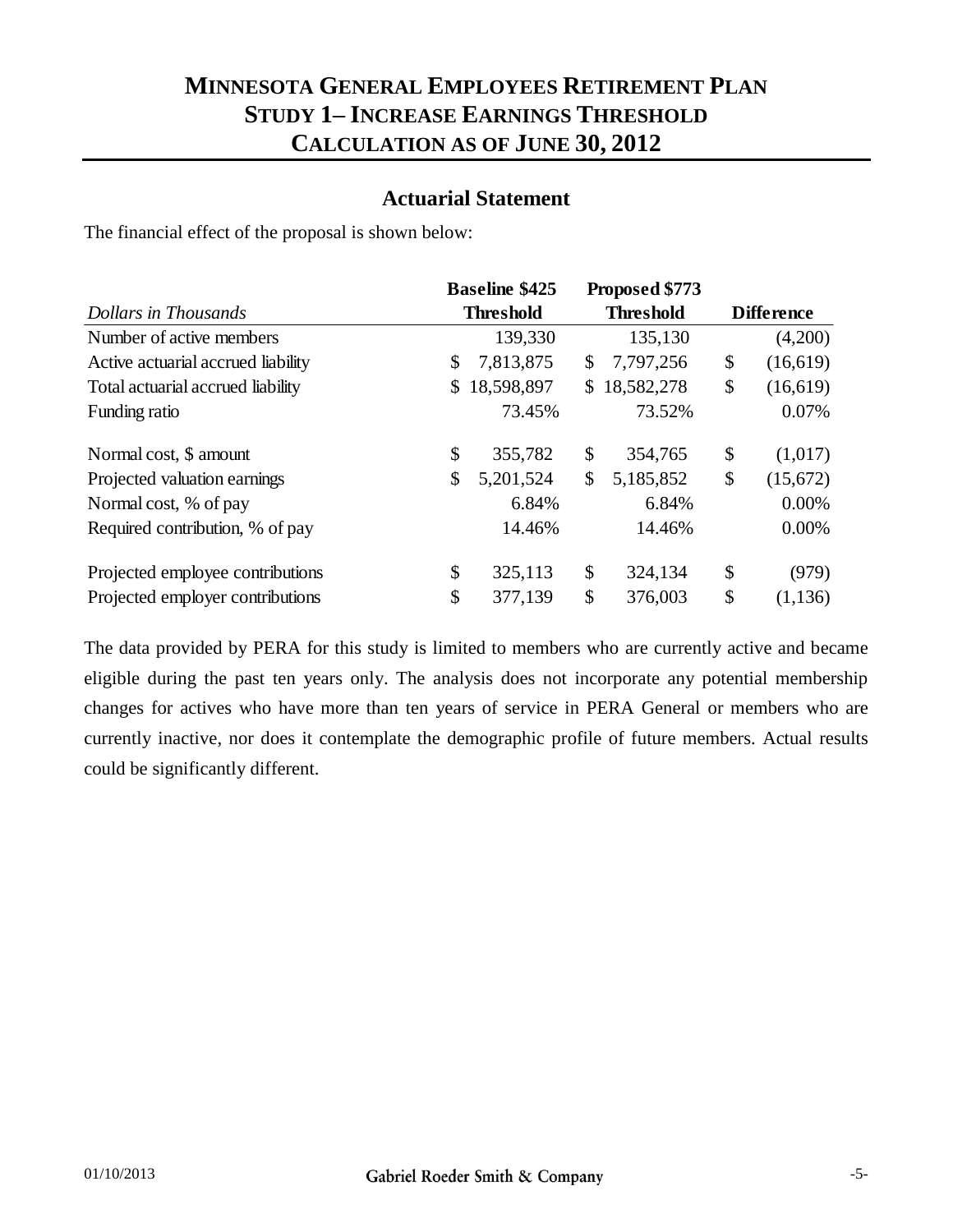# **MINNESOTA GENERAL EMPLOYEES RETIREMENT PLAN STUDY 2 – CHANGE TO HOURS THRESHOLD CALCULATION AS OF JUNE 30, 2012**

**PRESENT PROVISIONS:** Employees of participating employers are eligible for participation in the PERA General plan once the employee earns \$425 in any month. Membership continues even if the salary is less than \$425 in a subsequent month.

**PROPOSED PROVISIONS:** Employees are eligible for membership in the PERA General Plan once the employee works 780 hours in a year (525 for school employees).

Currently, most employers do not report hours to PERA. For this study, PERA provided us with a file of members of PERA General in 2011 that either:

- Had hours reported at least 80% of the time but did not exceed 780 hours in 2011 (525 if employed by a school)
- Had hours reported at least 80% of the time and did exceed 780 hours in 2011 (525 if employed by a school)

From the data files of 49,604 employees that PERA provided, we identified 49,517 active members in PERA as of July 1, 2012. The remaining 87 employees were not included in our 2012 valuation as active members (perhaps due to termination of employment) and were excluded from this study.

The participant statistics for this group are shown below:

|                                                        | <b>School</b> | <b>Non-School</b> | <b>Total</b> |
|--------------------------------------------------------|---------------|-------------------|--------------|
| Members with hours reported - exceed threshold         | 10,183        | 34,991            | 45,174       |
| Members with hours reported - did not exceed threshold | 6             | 4,337             | 4,343        |
| Total members with hours data available                | 10,189        | 39,328            | 49,517       |
| Total from July 1, 2012 valuation                      |               |                   | 139,330      |
| % membership data utilized for study                   |               |                   | 35.5%        |

|                            | <b>Study</b> | <b>Valuation</b> |
|----------------------------|--------------|------------------|
| Count                      | 49,517       | 139,330          |
| Average age                | 47.7         | 47.3             |
| Average service            | 13.1         | 11.1             |
| Average projected earnings | 47,230       | 37,332           |

01/10/2013 **Gabriel Roeder Smith & Company** -6-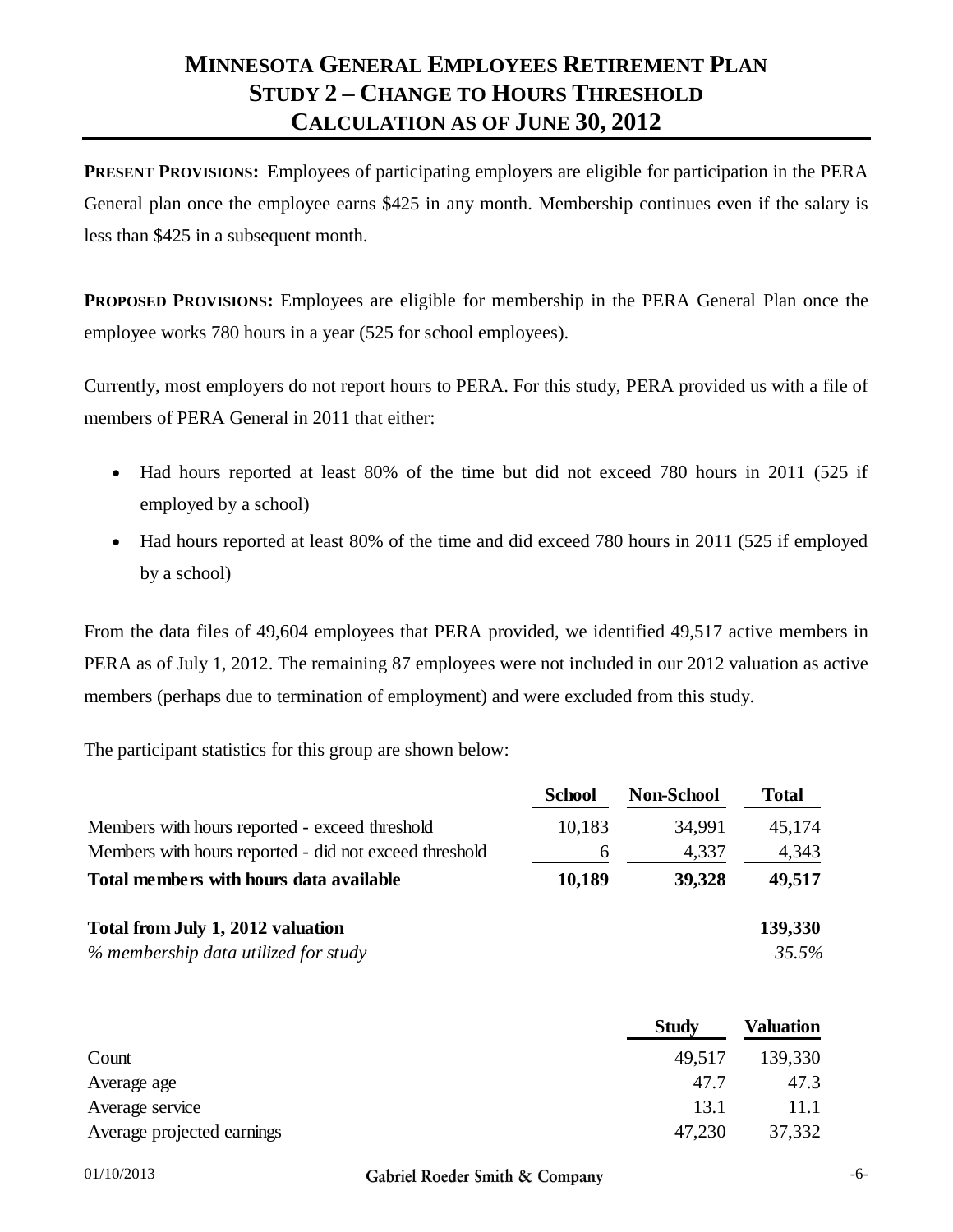### **MINNESOTA GENERAL EMPLOYEES RETIREMENT PLAN STUDY 2 – CHANGE TO HOURS THRESHOLD CALCULATION AS OF JUNE 30, 2012**

The actual cost savings will ultimately depend on how similar the study group is to the total membership base used in the valuation. For this study, we assumed the data used for this study was an accurate representation of the entire membership group.

#### **Actuarial Statement**

We determined the actuarial results of the study group under current plan provisions, and then determined the actuarial results of the study group under the proposal (i.e. members under the hours threshold were excluded). The financial effect of the proposal on the study group is shown below:

|                                    | <b>Study Group</b>   |    |                        |               |  |  |  |
|------------------------------------|----------------------|----|------------------------|---------------|--|--|--|
|                                    | <b>Excluding</b>     |    |                        |               |  |  |  |
|                                    | <b>Members</b> under |    |                        |               |  |  |  |
| Dollars in Thousands               | <b>Baseline</b>      |    | <b>Hours Threshold</b> | <b>Change</b> |  |  |  |
| Number of active members           | 49,517               |    | 45,174                 | $-8.8%$       |  |  |  |
| Active actuarial accrued liability | \$<br>3,731,494      | \$ | 3,662,010              | $-1.9%$       |  |  |  |
| Normal cost, \$ amount             | \$<br>155,774        | \$ | 150,053                | $-3.7\%$      |  |  |  |
| Projected valuation earnings       | \$<br>2,338,699      | S  | 2,256,651              | $-3.5%$       |  |  |  |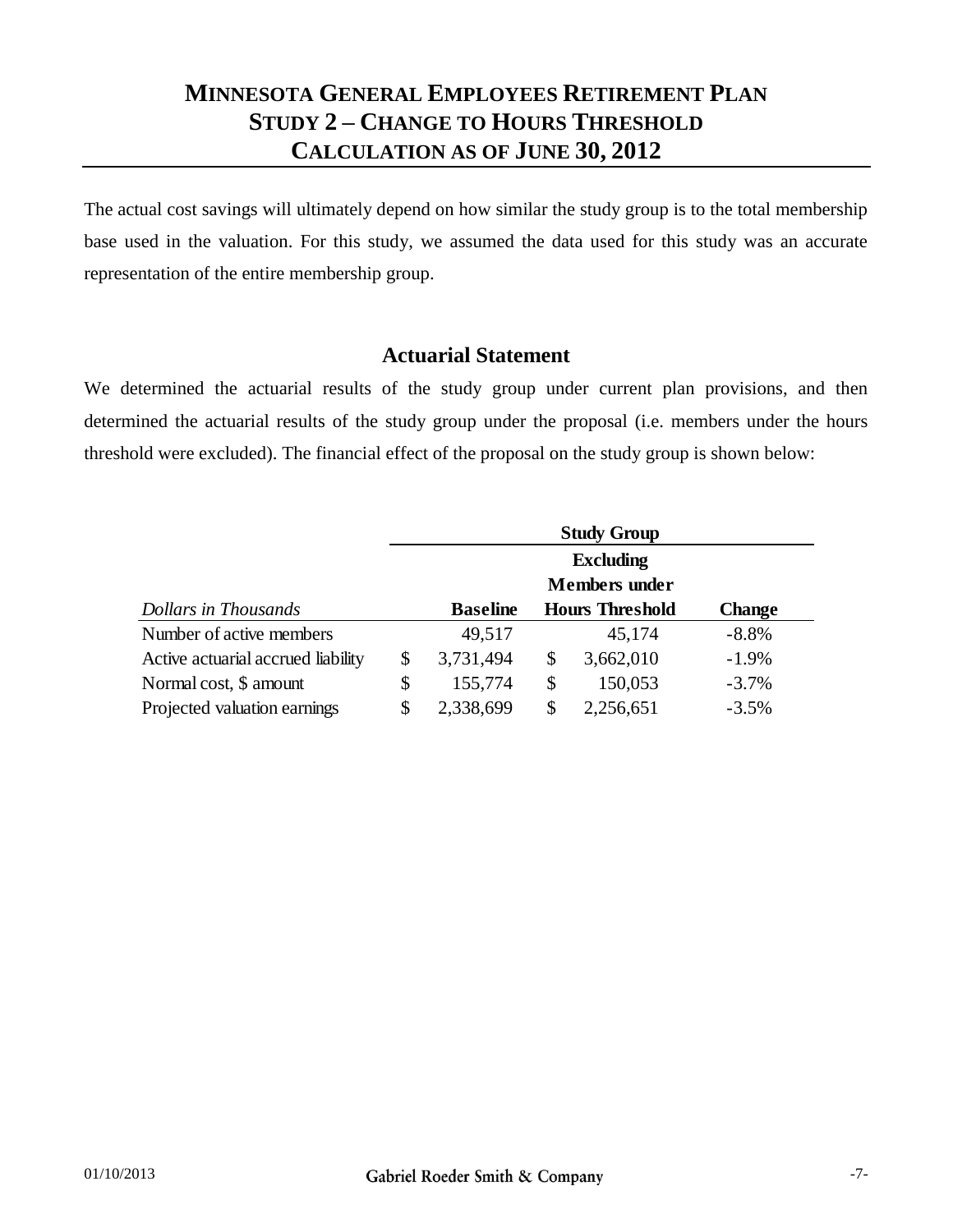# **MINNESOTA GENERAL EMPLOYEES RETIREMENT PLAN STUDY 2 – CHANGE TO HOURS THRESHOLD CALCULATION AS OF JUNE 30, 2012**

If we apply the changes observed in the study group (increase/decrease percentage) to the entire PERA membership, the estimated financial effect on PERA due to the membership eligibility change is shown below.

|                                    | <b>Estimated PERA General Valuation Results</b> |                 |    |                        |    |                   |  |  |
|------------------------------------|-------------------------------------------------|-----------------|----|------------------------|----|-------------------|--|--|
|                                    |                                                 |                 |    | <b>Excluding</b>       |    |                   |  |  |
|                                    |                                                 |                 |    | <b>Members</b> under   |    |                   |  |  |
| Dollars in Thousands               |                                                 | <b>Baseline</b> |    | <b>Hours Threshold</b> |    | <b>Difference</b> |  |  |
| Number of active members           |                                                 | 139,330         |    | 127,110                |    | (12,220)          |  |  |
| Active actuarial accrued liability | \$                                              | 7,813,875       | \$ | 7,668,373              | \$ | (145,502)         |  |  |
| Total actuarial accrued liability  | \$                                              | 18,598,897      | \$ | 18,453,395             | \$ | (145,502)         |  |  |
| Funding ratio                      |                                                 | 73.45%          |    | 74.03%                 |    | 0.58%             |  |  |
| Normal cost, \$ amount             | \$                                              | 355,782         | \$ | 342,716                | \$ | (13,066)          |  |  |
| Projected valuation earnings       | \$                                              | 5,201,524       | \$ | 5,019,040              | \$ | (182, 484)        |  |  |
| Normal cost, % of pay              |                                                 | 6.84%           |    | 6.83%                  |    | $-0.01%$          |  |  |
| Required contribution*, % of pay   |                                                 | 14.46%          |    | 14.49%                 |    | 0.03%             |  |  |
| Projected employee contributions   | \$                                              | 325,113         | \$ | 313,708                | \$ | (11,405)          |  |  |
| Projected employer contributions   | \$                                              | 377,139         | \$ | 363,909                | \$ | (13,230)          |  |  |

*\* Supplemental contribution increases as a % of payroll but decreases as a \$ amount due to a decrease in projected payroll.*

The data provided by PERA for this study is limited to data from employers who reported hours to PERA during 2011. The analysis does not incorporate any potential membership changes for actives who would have been excluded based on hours in other years or members who are currently inactive, nor does it contemplate the demographic profile of future members. Results for members with unknown hours were estimated assuming similar results to those members with reported hours. Actual results could be significantly different.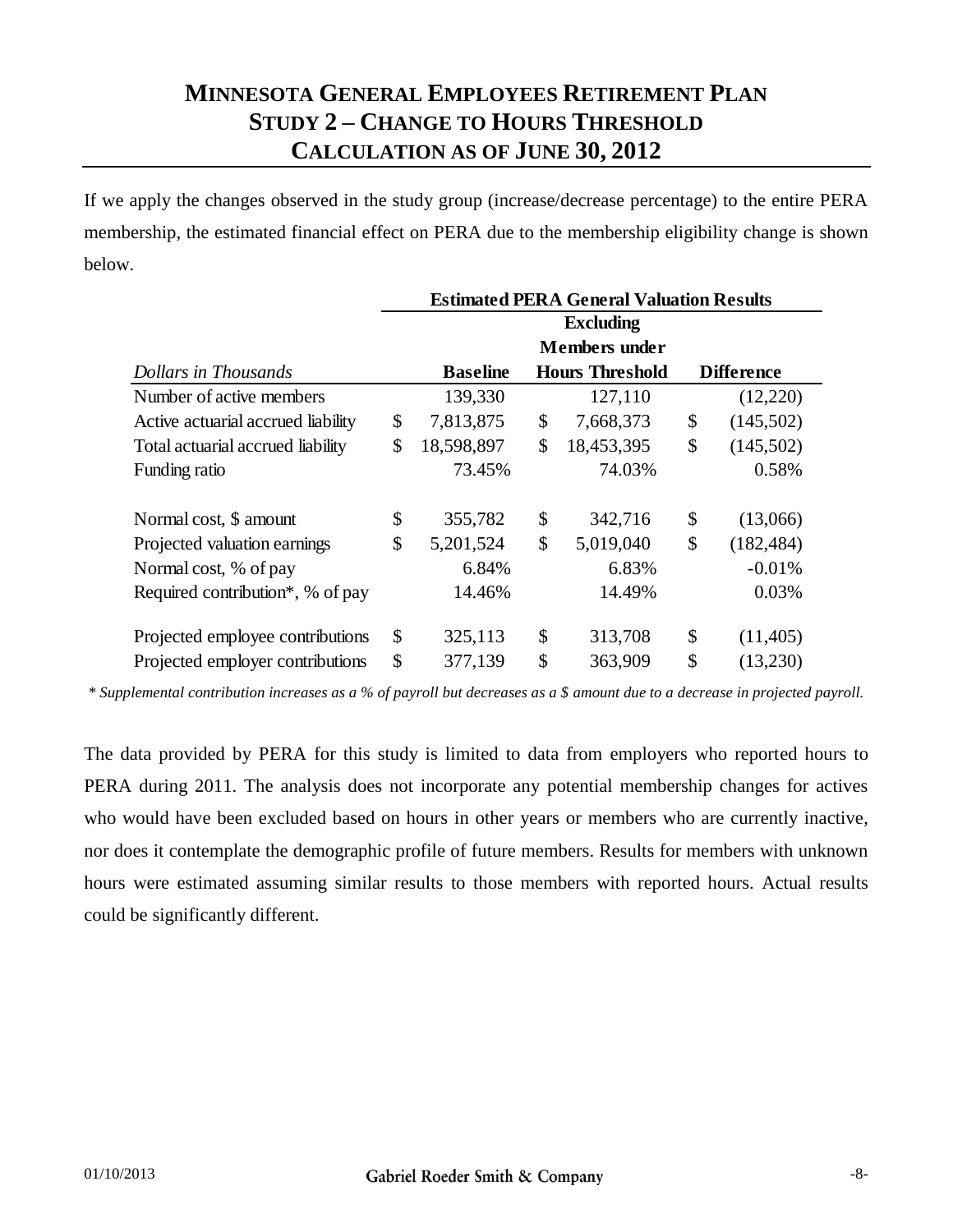### **MINNESOTA GENERAL EMPLOYEES RETIREMENT PLAN CALCULATION AS OF JUNE 30, 2012**

#### **Comments**

**Comment 1** — The calculations are based upon assumptions regarding future events, which may or may not materialize. They are also based upon plan provisions that are outlined in this report. If you have reason to believe that the assumptions that were used are unreasonable, that the plan provisions are incorrectly described, that important plan provisions relevant to this proposal are not described, or that conditions have changed since the calculations were made, you should contact the authors of this report prior to relying on information in the report.

**Comment 2** — If you have reason to believe that the information provided in this report is inaccurate, or is in any way incomplete, or if you need further information in order to make an informed decision on the subject matter of this report, please contact the authors of the report prior to making such decision.

**Comment 3** — No statement in this report is intended to be interpreted as a recommendation in favor of the changes, or in opposition to them.

**Comment 4** — In the event that more than one plan change is being considered, it is very important to remember that the results of separate actuarial valuations cannot generally be added together to produce a correct estimate of the combined effect of all of the changes. The total can be considerably greater than the sum of the parts due to the interaction of various plan provisions with each other, and with the assumptions that must be used.

**Comment 5** — This report is intended to describe the financial effect of the proposed eligibility changes on the General Employees Retirement Plan. Except as otherwise noted, potential effects on other benefit plans were not considered.

**Comment 6** — The probabilities of retirement or withdrawal were not adjusted in connection with this proposal. If members exit the plan differently than our assumptions, as a result of this membership change, then the cost of the change will be different.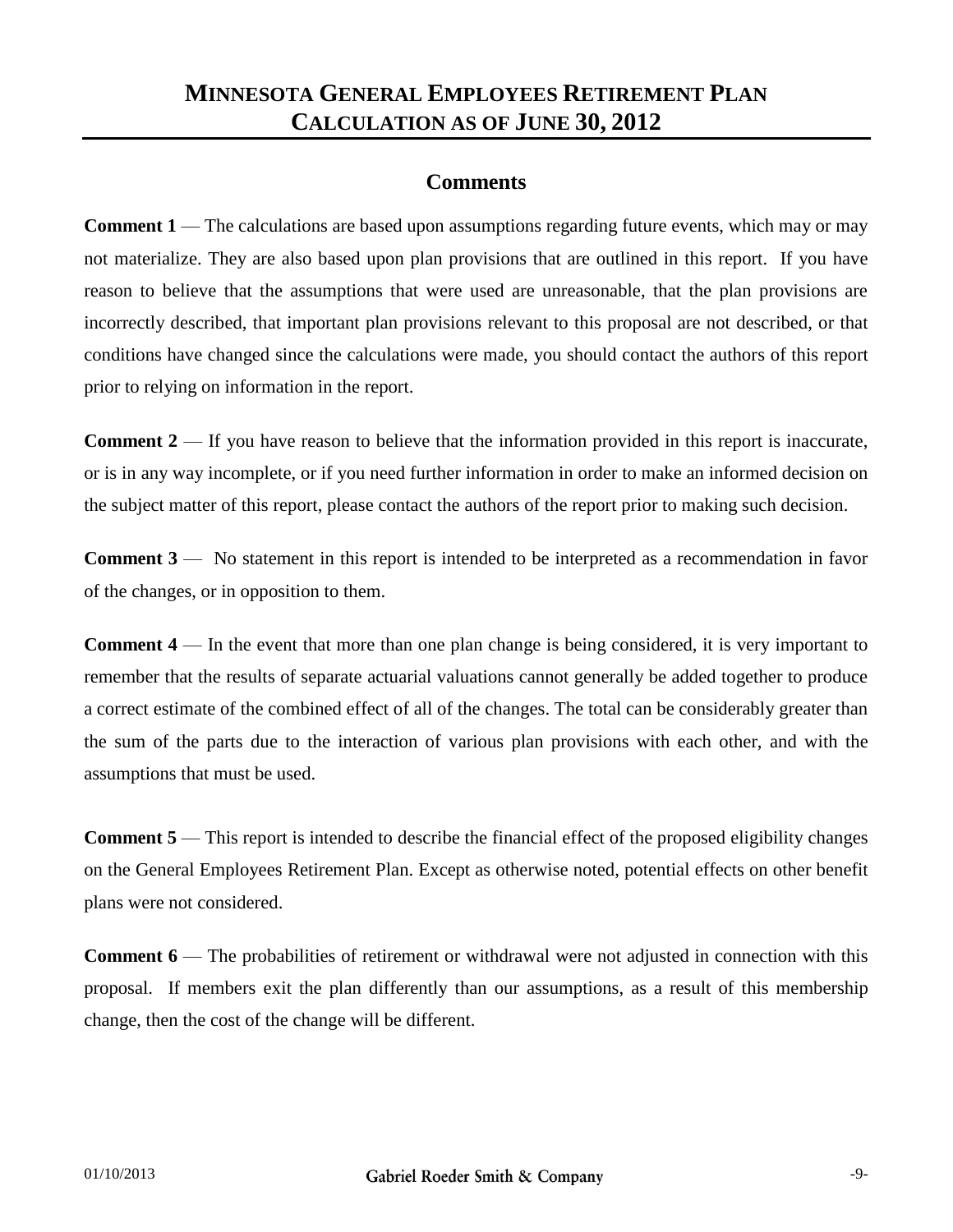#### **Comments (Continued)**

**Comment 7** — The allowances for combined service annuities were not adjusted in connection with this proposal. Currently, liabilities for active members are increased by 0.80% and liabilities for former members are increased by 60.0% to account for the effect of some participants having eligibility for a Combined Service Annuity. If Combined Service Annuity experience is different than our assumptions, as a result of this membership change, then the cost of the change will be different.

**Comment 8** — The reader of this report should keep in mind that actuarial calculations are mathematical estimates based on current data and assumptions about future events (which may or may not materialize). Please note that actuarial calculations can and do vary from one valuation year to the next, sometimes significantly if the group valued is very small (less than 30 lives). As a result, the cost impact of a benefit change may fluctuate over time, as the demographics of the group changes.

**Comment 9** — In the event the PERA General Plan becomes 90% funded on a market value of assets basis, post-retirement benefit increases will change from inflation up to 1.0% to 2.5%. For purposes of this valuation it was assumed that the post-retirement benefit increase will remain at the reduced level of 1.0% indefinitely, consistent with recent valuations of the PERA General Plan. If the plan does become 90% funded in the future, the liability for these retirees will substantially increase from what is presented in this report.

**Comment 10** — The State's actuary has provided guidance on the preferred method for valuing the select and ultimate discount rate changes effective with the July 1, 2012 valuation. The method includes a process that develops a single effective interest rate that is the mathematical equivalent of the select and ultimate discount rate structure. We have estimated this effective interest rate to be 8.34%. For the purposes of these studies, we have assumed this effective rate would be unchanged.

**Comment 11** — Statutes require the use of a post-retirement discount rate of 7.5% (7.0% for the years 2012 to 2017) to account for the annual post-retirement benefit increase of 1.0%. Mathematically, this assumption funds a post-retirement benefit increase of  $0.9\%$  (1.085/1.075 = 1.009; 1.080/1.070 = 1.009) instead of 1.0%.